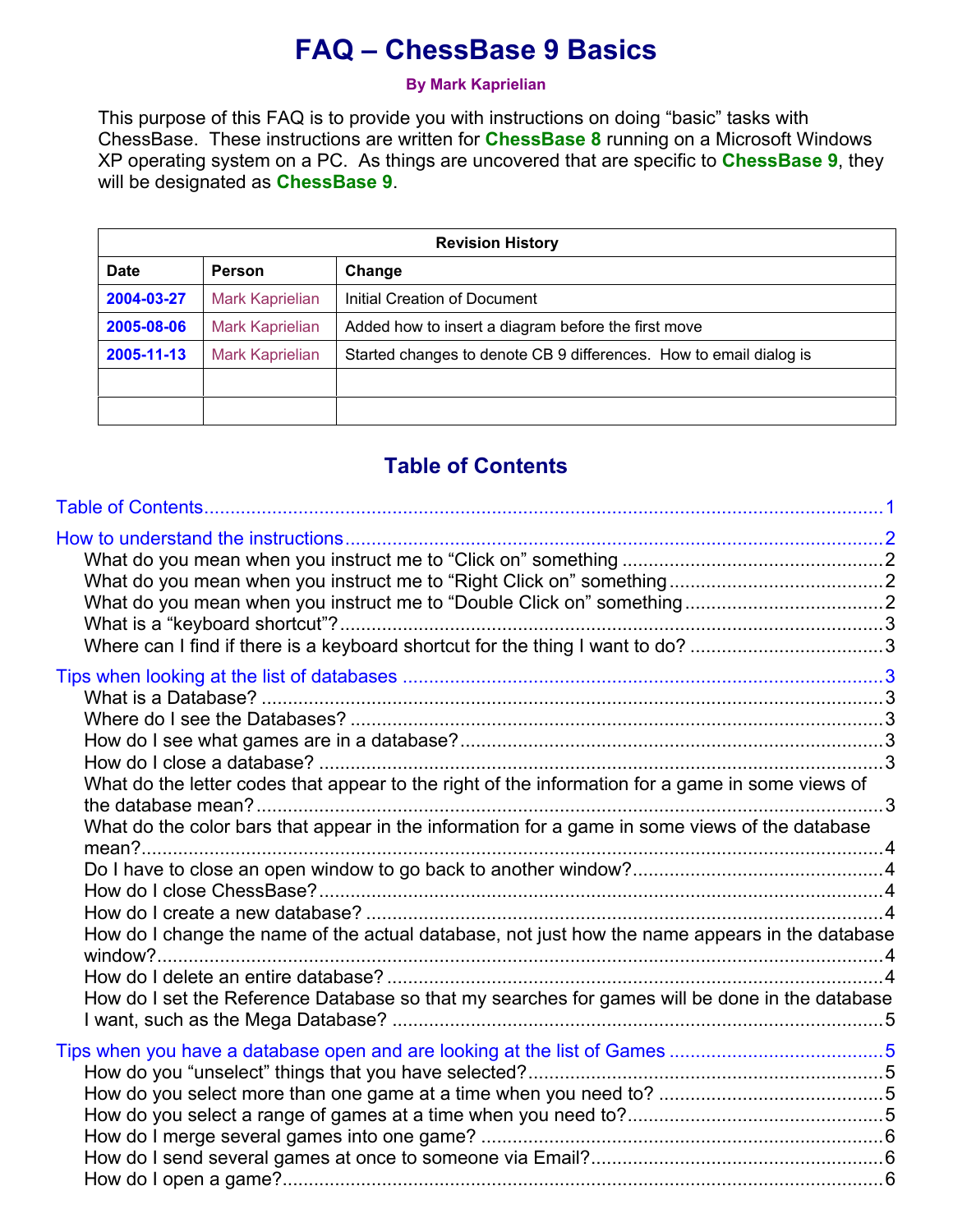| What does the Undo a move button do on the "Replay" Buttons below the board? 7                                                                                                        |  |
|---------------------------------------------------------------------------------------------------------------------------------------------------------------------------------------|--|
| How do I enter a variation?                                                                                                                                                           |  |
| How do I fix one move that I entered wrong without re-entering all the other moves?7                                                                                                  |  |
| Is there another way to "undo" a move other than clicking the Undo Move button?                                                                                                       |  |
|                                                                                                                                                                                       |  |
|                                                                                                                                                                                       |  |
|                                                                                                                                                                                       |  |
|                                                                                                                                                                                       |  |
| How do Insert a diagram before the first move of a game when I have not yet entered any moves?                                                                                        |  |
| How do I put in those various special annotation markings that you see in a game score?  9<br>What are some of the more useful keyboard short cuts to know about when you have a game |  |
|                                                                                                                                                                                       |  |
|                                                                                                                                                                                       |  |
|                                                                                                                                                                                       |  |
|                                                                                                                                                                                       |  |

# How to understand the instructions

# What do you mean when you instruct me to "Click on" something

When you see us instruct you to do something that we write like **Click on View, Details**, this is a series of instructions that are to be done by using the **left** mouse button to click on the first item listed. You can then move the mouse pointer to the next item listed. If there are more items listed, look for a little triangular arrow next to the current item and move the mouse pointer over it until a new list of choices appears and then look for the next item. Repeat this until you have reached the last item listed and then release the left mouse button.

# What do you mean when you instruct me to "Right Click on" something

When you see us instruct you to do something that we write like **Right Click on the database**, **Edit, Details**, this is a series of instructions that are to be done by using the right mouse button to click on the first item listed. You can then move the mouse pointer to the next item listed. If there are more items listed, look for a little triangular arrow next to the current item and move the mouse pointer over it until a new list of choices appears and then look for the next item. Repeat this until you have reached the last item listed and then release the left mouse button.

# What do you mean when you instruct me to "Double Click on" something

When you see us instruct you to do something that we write like **Double Click the Database**, you should the mouse pointer over the item listed and then click the left mouse button quickly twice. If you do not do the two presses of the left mouse button fast enough, nothing will happen.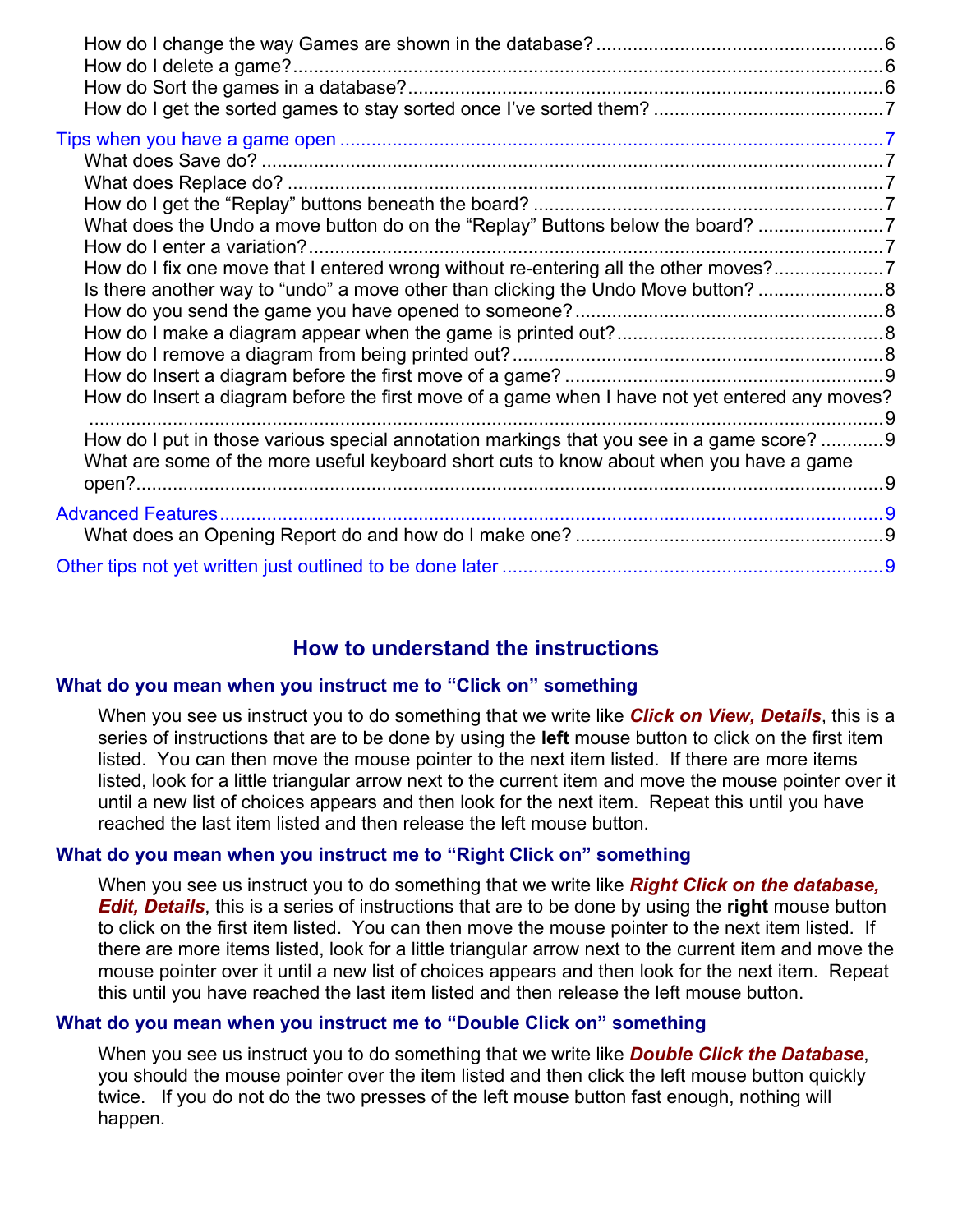# What is a "keyboard shortcut"?

A keyboard shortcut is a series of keys press on you keyboard that allow you to do something instead of doing a sequence of left or right mouse clicks As you use ChessBase more, you will find that learning certain shortcuts will save you a lot of time.

Keyboard shortcuts will appear in these instructions looking like: Alt+A, Crt+-Q, Ctrl+Shift+A

The abbreviation Alt means the Alt key on your keyboard.

The Ctrl abbreviation means the Control key on you keyboard which may appear on your particular keyboard as some variation of the word control.

Shift means the Shift key.

When you see some combination of these you are supposed to hold the keys down simultaneously starting with the left most listed and proceeding to the right.

For example, Ctrl+Shift+A means hold the Ctl key down, then the Shift Key then the A key. You then can release all the keys at once or in any order.

# Where can I find if there is a keyboard shortcut for the thing I want to do?

When you reach the last step of selecting something to do with your mouse, if there is a shortcut available, it will be shown next to that last step. Here are some examples:

- 1. When you are looking at the database, Click on View. Look next to the choice Details and you should see Ctrl+D
- 2. When you are looking at games in the database, **Click on View**, List Format. At the bottom you will see next to the choice Toggle,  $Alt+Q$

# Tips when looking at the list of databases

#### What is a Database?

A database is a collection of one or more games.

#### Where do I see the Databases?

When you first open ChessBase it will present you a view of Databases. ChessBase may display the Databases three different ways that it calls; Details, Large Icons and Small Icons. We recommend you select the Details view by Menu, View, Details.

#### How do I see what games are in a database?

To see the games you must "open" a database. **Double click on the database** you want to open

#### How do I close a database?

While the database is open, click on the X in the upper right corner of the window.

#### What do the letter codes that appear to the right of the information for a game in some views of the database mean?

| v | contains some variations                       |  |  |
|---|------------------------------------------------|--|--|
| v | contains many variations                       |  |  |
| R | contains huge nested variations ("repertoire") |  |  |
| S | contains symbols but no text                   |  |  |
|   | contains text                                  |  |  |
|   | contains critical positions                    |  |  |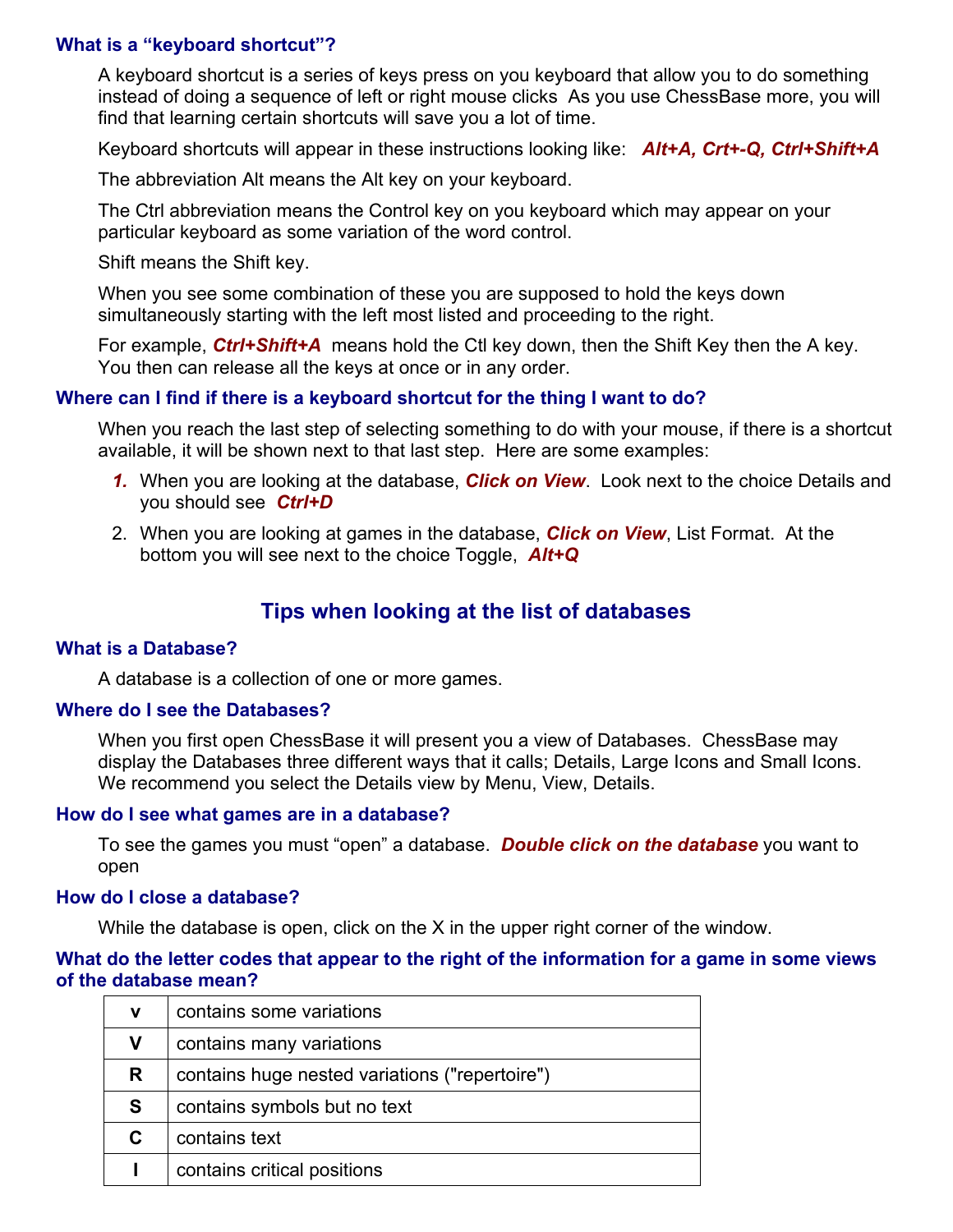| A  | contains colored squares or arrows                 |
|----|----------------------------------------------------|
|    | contains training questions                        |
| М  | contains multimedia annotations                    |
| G  | contains a game quotation                          |
| F. | contains correspondence management data (CB6 only) |

# What do the color bars that appear in the information for a game in some views of the database mean?

You need to look at the definitions which is also where you can change which color appears or not.

- 3. Open the game for which you want to see what the colors mean
- 4. Right Click on any move, Special Annotation, Select Medal
- 5. Check or Uncheck any box to see what color is associated with it.

# Do I have to close an open window to go back to another window?

No, each time you or ChessBase open another window, a new "task button" should appear in your "task bar". This is a standard thing that happens with Microsoft Windows operating systems on PCs. You can go to another window by clicking on a different task button.

# How do I close ChessBase?

While in the window that shows the databases, click on the X in the upper right corner of the window.

# How do I create a new database?

6. In ChessBase 9, File, New, Database to open the dialog window "New Database"

The dialog box that is open is the typical File dialog box that MS Windows uses everywhere. As you would do any other file, you would do the following steps

- 7. Navigate to the folder location you want to save the new database
- 8. In the File Name portion of the window, edit the right most part of the file name where it says, "New Database.cbh" to be whatever you want to call your database file. Be careful to not disturb the rest of the file name to the left of this.
- 9. Click OK to close the Window

# How do I change the name of the actual database, not just how the name appears in the database window?

- 10. Go to the database window where you see all the databases listed. You may do this by finding the main window in the task bar or by minimizing or closing other windows to you find the database window.
- 11. In ChessBase 9, Tools, Database, Rename Files to open the dialog window which will let you enter the new name.

# How do I delete an entire database?

Be sure you want to do this because you can not get it back!

12. Go to the database window where you see all the databases listed. You may do this by finding the main window in the task bar or by minimizing or closing other windows to you find the database window.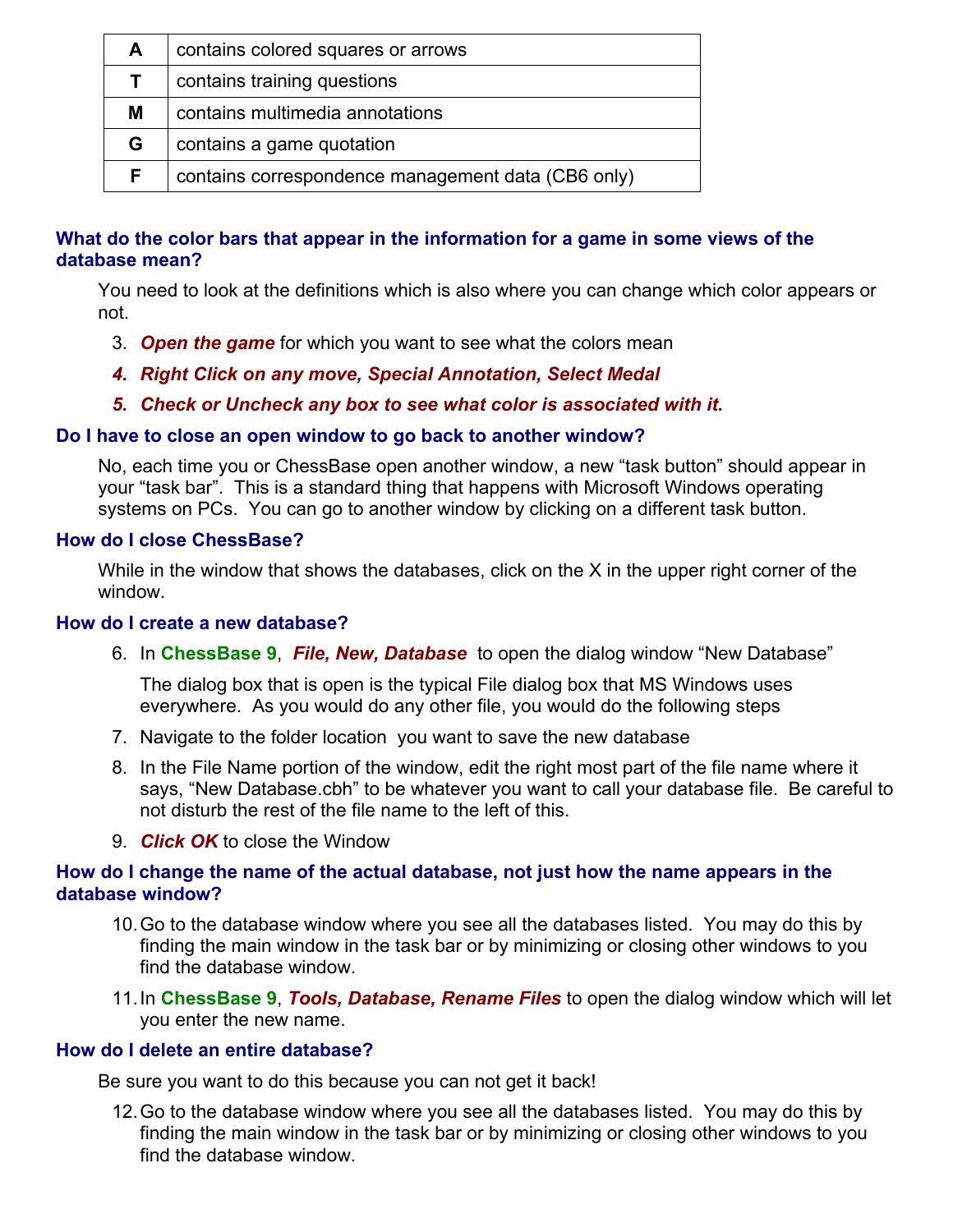13. For the database you want to delete **Right click, tools, Delete files** or press the Delete key.

# How do I set the Reference Database so that my searches for games will be done in the database I want, such as the Mega Database?

- 14. Right click on the Database you want to make your Reference Database
- 15. Click on properties
- 16. Check the box that next to Reference Database.
- 17. Note: If you have selected the Details View for your main window, you will see in the "Reference Database" in the Format column next to the database you selected.

# Tips when you have a database open and are looking at the list of Games

# How do you "unselect" things that you have selected?

# Press the Esc key

# How do you select more than one game at a time when you need to?

- 18. Click on the first game you want to highlight it. Be sure to release the left mouse button.
- 19. Hold the Ctrl key down and keep it down till instructed otherwise.
- 20. Click on any other games to highlight them until you have selected all the ones you wanted.
- 21. Release the Ctrl key. You should now have all the games you desired selected.

# How do you select a range of games at a time when you need to?

There are several ways to select a range of games and they both have specific times when each is more useful.

# Method 1 – Selecting a small range of games

- 22. Click on the first game you want to highlight it. Be sure to release the left mouse button.
- 23. Hold the Shift key down and keep it down till instructed otherwise.
- 24. Click on the last game you want to highlight them until.
- 25. Release the Shift key.

# Method 2 – Selecting a small range of games another way

- 26. Click on the first game you want to highlight it. Be sure to release the left mouse button.
- 27. **Hold the Shift key down** and keep it down till instructed otherwise.
- 28. Press the Down arrow key until you have reached the last game you want
- 29. Release the Shift key.

# Method 3 – Selecting a medium range of games

- 30. Click on the first game you want to highlight it. Be sure to release the left mouse button.
- 31. Hold the Shift key down and keep it down till instructed otherwise.
- 32. Press the Page Down key to select a screen full of games at for each press
- 33. Press the Down or Up arrow key to select or unselect more precisely until you have reached the last game you want
- 34. Release the Shift key.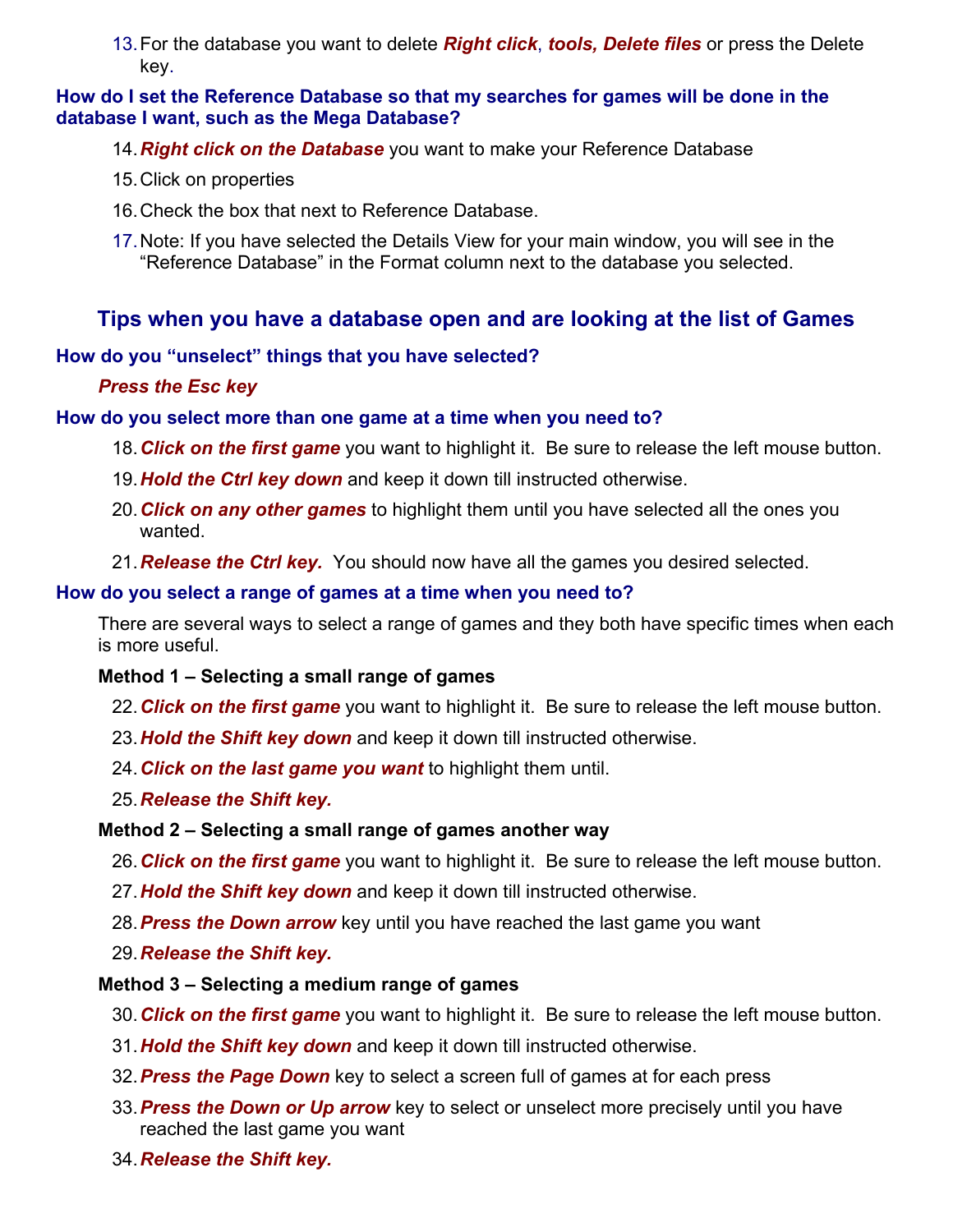# Method 4 – Selecting all the games in the database.

# 35. Do Ctrl-A

### How do I merge several games into one game?

36. Multi-Select the games you desire by one of the methods described in this document

# 37. Press the Enter Key

38. If you save this merged game, it will be written into the whatever database you last looked in. You can change to another database by opening up another database before you do the save of the merged games.

#### How do I send several games at once to someone via Email?

You can only send an entire database or a single game at a time. To do either of these operations, read elsewhere in this document.

#### How do I open a game?

To open a game, **Double click on the game**.

#### How do I change the way Games are shown in the database?

Yes, when you have the database open, you can select different ways to see the way the games are listed. There are three different views available to choose from, try each to become familiar with what they look like. While the database of games is open, try

39. Click on View, List Format, Full Game Header

40. Click on View, List Format, Header and Moves

# 41. Click on View, List Format, Moves Only

### How do I delete a game?

When you delete the game using either the delete key or the right click menu option, it appears as faded and a line drawn through it but doesn't go away.

Deleting files is a two step process. It is done this way so that you do not accidentally delete valuable games.

- 42. Open the database that has the game you want to delete
- 43. Click on the game you want to delete.
- 44. Press the delete key on your keyboard or do Right Click, Edit, Delete
- 45. The game should now have a line through the information and be shown in italic
- 46. Go to the database window where you see all the databases listed. You may do this by finding the main window in the task bar or by minimizing or closing other windows to you find the database window.
- 47. For the database you want to finish deleting games from, **Right click, tools, Remove** Deleted Games.
- 48. NOTE: Be careful to follow the previous instruction carefully, the option that you will see listed after first right clicking on the database that says "Delete Files" is **NOT** what you are looking for. That would delete the entire database!

#### How do Sort the games in a database?

49. Open the database you want sorted

#### 50. Right Click anywhere, Sort, then release over any item except the last one

51. All the items listed except the last one are sort order choices.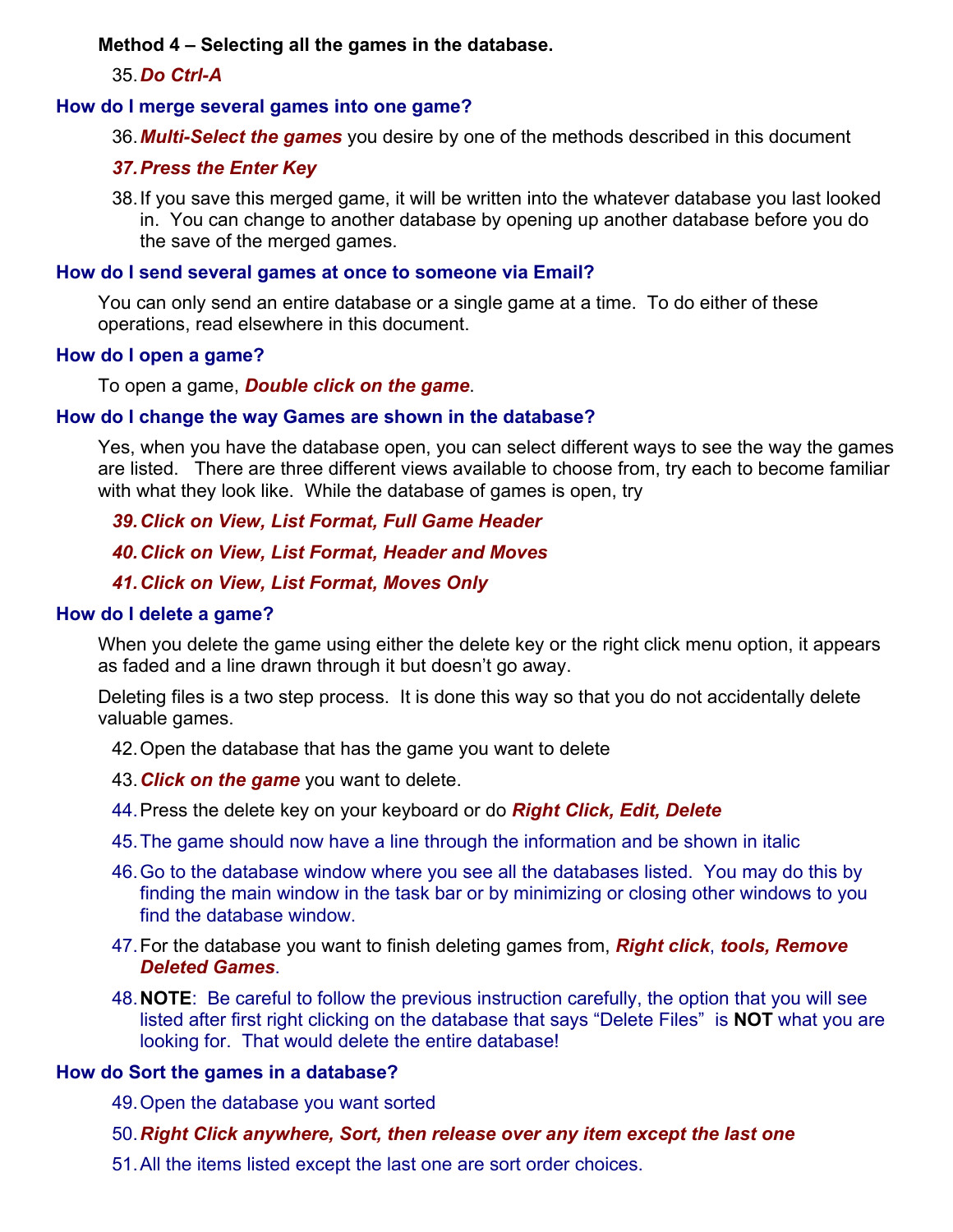# How do I get the sorted games to stay sorted once I've sorted them?

52. Open the database you want sorted

#### 53. Right Click anywhere, Sort, Fix Sort Order

54. Fix Sort Order means to "freeze" or "keep" the order

# Tips when you have a game open

#### What does Save do?

Save causes the game you are looking at to be put into the current database as another game that will appear in the list of games. It you were to do three saves in a row, you would have three more games in the database all with the same name and information.

#### What does Replace do?

Replace only works if the game you are looking at has been saved at least once. Doing a Replace causes the game you are looking at to overwrite or "replace" the original game that you have opened up. This is how you save changes that you have made in the game.

The keyboard shortcut for Replace is  $Ctrl + R$ . This is a very useful one to remember.

#### How do I get the "Replay" buttons beneath the board?

Navigation buttons make using ChessBase much easier so we recommend you configure ChessBase to show them beneath the board. Navigation buttons when shown are, from left to right, Go to previous game, Go to first move, Go back one move, Undo a move, Go to next move, Go to last move, Go to next game.

55. Click Tools, Design, Board Design to make a window titled Board Design appear.

- 56. Click in the white box next to Replay Arrows below Board, to cause the white box to have a check mark in it.
- 57. Click OK to close the Board Design Window
- 58. Click OK to close the Options Window

# What does the Undo a move button do on the "Replay" Buttons below the board?

The Undo a move button is the center button with a red curved arrow. When you enter an incorrect move pressing the Undo Move it moves the pieces back by one move, much the way the go to previous move button does. The difference is that the Undo move button will not cause the window with various choices to pop open when you enter the next move.

#### How do I enter a variation?

59. Go to the point in the game that you want to make a different move.

60. Make a different move. This will cause the "Enter New Move" window to open.

#### 61. Click the New Variation button

#### How do I fix one move that I entered wrong without re-entering all the other moves?

- 62. Go to the point in the game that you want to make the corrected move.
- 63. Make the correct move. This will cause the "Enter New Move" window to open.
- 64. Click the Insert Move button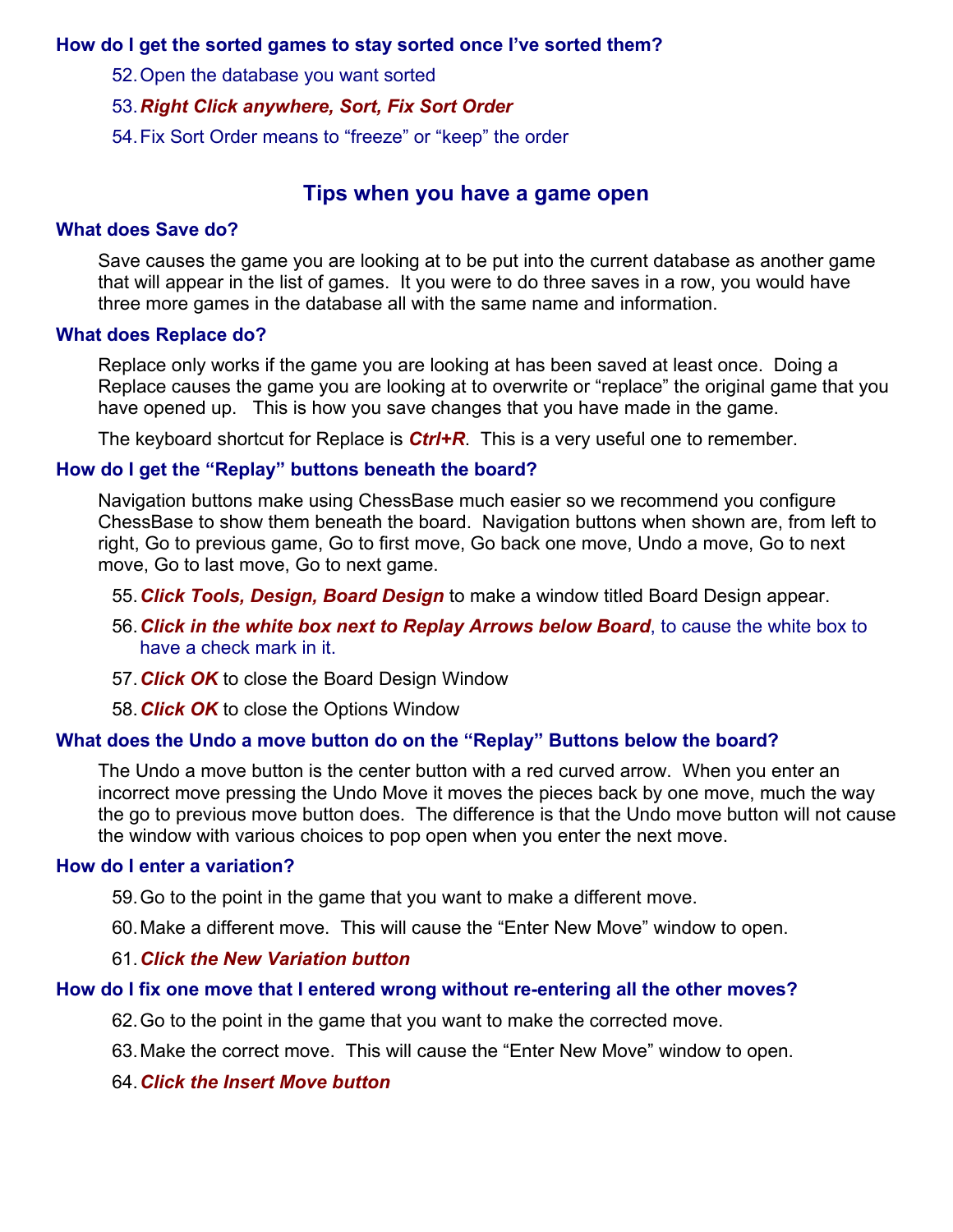# Is there another way to "undo" a move other than clicking the Undo Move button?

Yes there is. You must set an option in ChessBase to make this other way available. This other way is very useful when you are entering the moves of a new game using the mouse to move the pieces. If you accidentally make the wrong move, you can, without moving the mouse pointer out of the board area, simply do a right click.

You must enable this feature in ChessBase as it may not be already configured to operate this way.

- 65. Click Tools, Options to make a window titled Options appear.
- 66. Click on the Misc Tab. That is look for the word Misc near the top of the window and click on it.
- 67. Click on the Board Design Button
- 68. Click in the white box next to Right Click Retract, to cause the white box to have a check mark in it.
- 69. Click OK to close the Board Design Window

#### How do you send the game you have opened to someone?

- 70. In ChessBase 8, File, E-Mail, Send Game to open the window "Mail Setup" In ChessBase 9, File, Send, Send Game to open the window "Mail Setup"
- 71. If sending to another ChessBase User or a Fritz User, Check the box CBV
- 72. If sending to someone who does not have ChessBase of Fritz, **Check the box PGN**
- 73. Click Ok
- 74. Note, on some PC's you may get an error message saying something about a Default Mail Client problem. Ignore the message and press Ok.
- 75. You should now have an email window open for you to address and send with the game attached in ChessBase .CBV format.

# How do I make a diagram appear when the game is printed out?

- 76. Click on the move that you want the diagram to appear after.
- 77. Right Click, Diagram (print)
- 78. In the game score you should see the word Diagram.

# How do I remove a diagram from being printed out?

#### Method 1

79. Click on the move before the word Diagram in the game score

# 80. Right Click, Diagram (print)

81. In the game score you should see the word Diagram has disappeared.

# Method 2

- 82. Click on the move before the word Diagram in the game score
- 83. Ctrl+A to open the "Enter Game Text" window
- 84. Remove the text that says "Diagram"

# 85. Click OK

86. In the game score you should see the word Diagram has disappeared.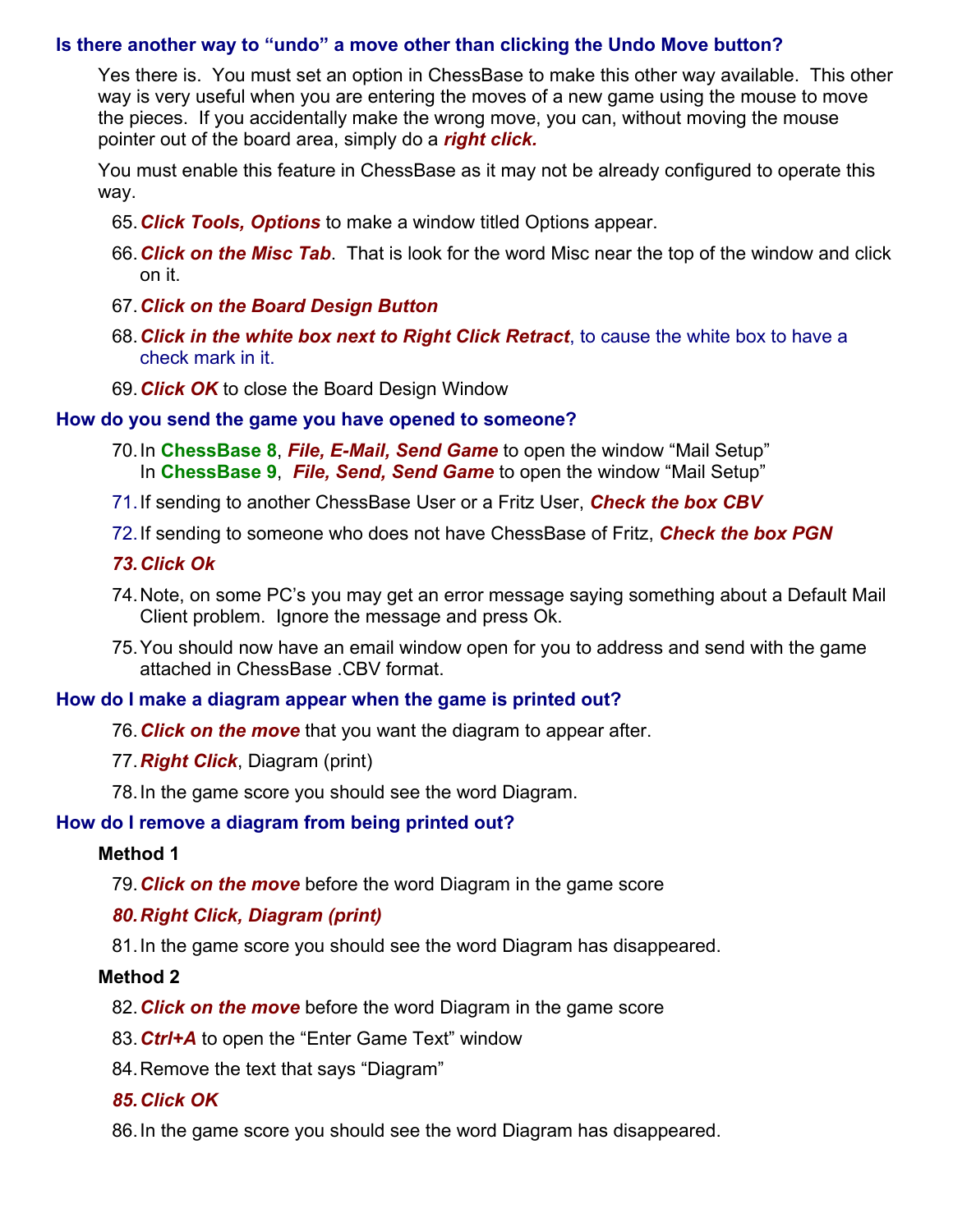# How do Insert a diagram before the first move of a game?

87. Click on the  $1<sup>st</sup>$  move of the game

88. Ctrl+Shift+A to open the "Enter Game Text" window before a move.

89. Type in text that says "Diagram"

# 90. Click OK

91. In the game score you should see the word Diagram

How do Insert a diagram before the first move of a game when I have not yet entered any moves?

92. Ctrl+Shift+A to open the "Enter Game Text" window before a move.

93. Type in text that says "Diagram"

94. Click OK

95. In the game score you should see the word Diagram

How do I put in those various special annotation markings that you see in a game score?

# 96. Click on the Move you want to add the annotation marking to.

97. Right Click, there are several choices available to you that each have multiple choices. Look midway down the list to find them.

# What are some of the more useful keyboard short cuts to know about when you have a game open?

- 98. Promote a variation, Ctrl+Y
- 99. Open the "Enter Game Text" window after the move you are on so you can type in or edit text in the game score,  $Ctrl + A$
- 100. Open the "Enter Game Text" window **before the move you are on** so you can type in or edit text in the game score, Ctrl+Shift+A

# Advanced Features

# What does an Opening Report do and how do I make one?

An Opening Report …

You must have a Reference database selected for this feature to work.

- 101. Open a game, go to the position you are interested in seeing the report for
- 102. Click Tools, Opening Report

# Other tips not yet written just outlined to be done later

When checking out lines found via a filter operation, Changing to the one of the two views that show moves is often very handy, especially if you sort on move order.

When doing a move view as above, selecting the First Move option from the View, List format menu sets the first move shown. Thus, if you were looking at only games with the first 5 moves the same, you don't need to see those listed so you can set the first move to 5 for black or maybe move 6, etc.

Pasting one or all variaitons when analyzing on a postion in a game with the analysis engine.